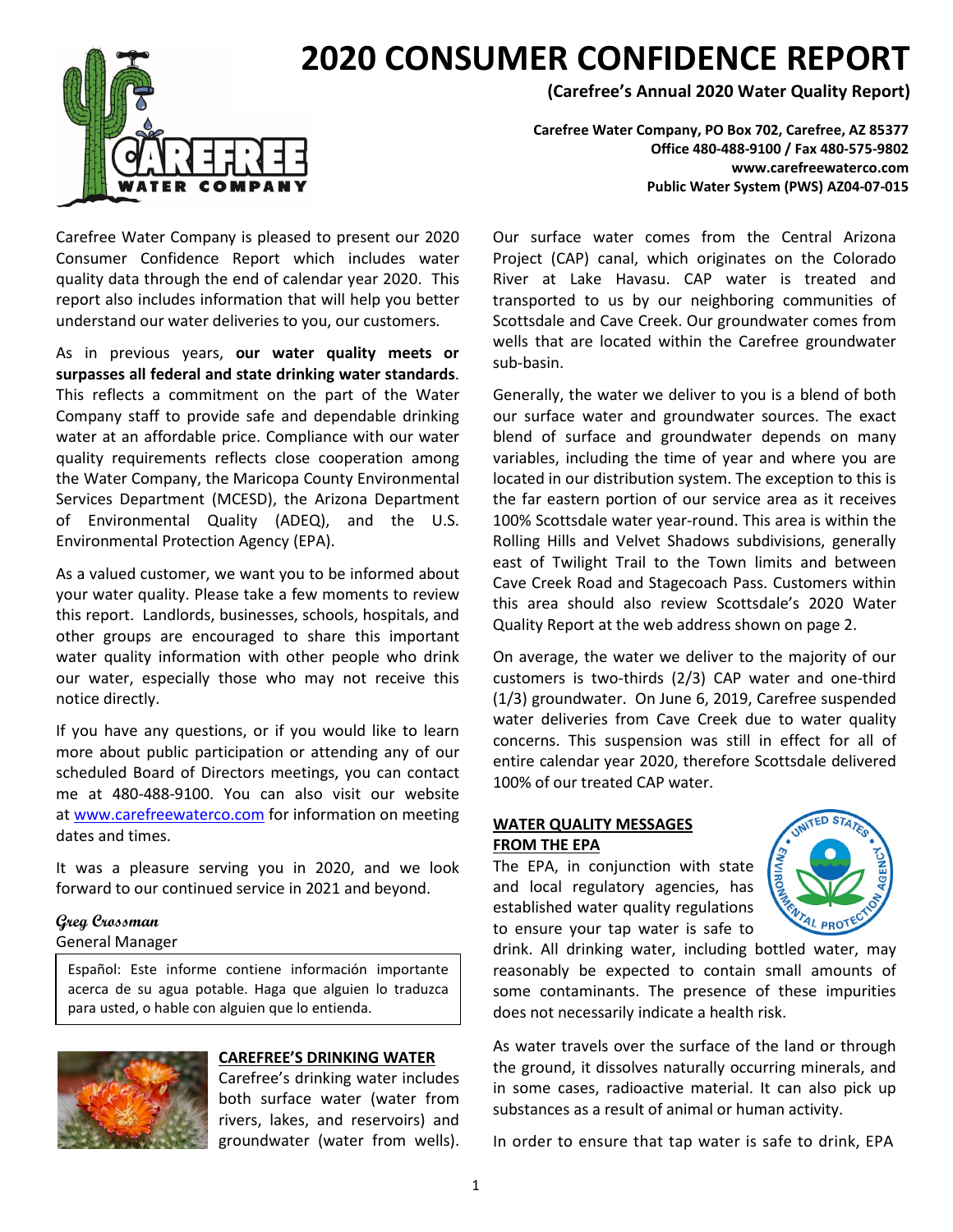prescribes regulations which limit the amount of certain contaminants in water provided by public water systems. Food and Drug Administration (FDA) regulations establish limits for contaminants in bottled water which must provide the same protection for public health. Possible water contaminants may include:

- Microbial, such as viruses and bacteria. These contaminants may come from septic systems, wastewater treatment plants, livestock, and wildlife.
- Inorganic, such as salts and metals. These contaminants can be naturally-occurring or may be a result of urban runoff, wastewater discharges, oil and gas production, mining, or farming.
- Organic, including synthetic and volatile organic chemicals. These contaminants are byproducts of industrial and petroleum production, and may also come from gas stations, urban runoff, and septic systems.
- Pesticides and Herbicides, which come from a variety of sources, such as agriculture, urban runoff, and residential uses.
- Radioactive, which can be naturally occurring or the result of oil and gas production and mining activities.

Some people may be more vulnerable to contaminants in drinking water than the general population. Immunocompromised persons, such as persons with cancer undergoing chemotherapy, persons who have undergone organ transplants, people with HIV-AIDS or other immune system disorders, some elderly, and infants can be particularly at risk of infections. These people should seek advice about drinking water from their healthcare providers.

For more information about contaminants and their potential health effects, or to receive a copy of the EPA and Center for Disease Control (CDC) guidelines on appropriate means to lessen the risk of infection and potential health effects, call EPA's *Safe Drinking Water Hotline* at 1-800-426-4791.



#### **2020 WATER QUALITY RESULTS**

The Carefree Water Company is required to test for over 100 substances in our drinking water. Testing is done at two Entry Points

to the Distribution System (EPDS). Water samples taken at these EPDS test our treated source water before it enters our distribution system. We also perform monthly tests at 4 locations within the distribution system to ensure that water entering your home or business remains safe to drink.

Because a large portion of our water comes from our neighboring water provider the City of Scottsdale, the results from their source water sampling efforts are included in the accompanying water quality table. Only those substances that were detected in the two communities' source waters are listed in the table. Even though certain substances were detected, **all water deliveries from Carefree and Scottsdale in 2020 met or surpassed federal and state drinking water standards,**  meaning that the amounts detected were below the applicable standard.

If you would like additional information on Scottsdale's water, their Water Quality Report can be accessed online at the following website address or you can call our office at 480-488-9100 to obtain a copy:

**Scottsdale Water Quality Report (PWS AZ04-07-098):**  <https://www.scottsdaleaz.gov/water/drinking-water>

### **ADDITIONAL INFORMATION ON WATER QUALITY, SURFACE WATER MONITORING, AND VIOLATIONS**



The following is additional information on water quality data, surface water monitoring, and violations:

- **Arsenic.** Arsenic is a mineral known to cause cancer in humans at high concentrations and is linked to other health effects such as skin damage and circulatory problems. If arsenic is less than or equal to the MCL, your drinking water meets EPA's standards. EPA's arsenic standard balances the current understanding of possible health effects against the cost of removing arsenic from drinking water. EPA continues to research the health effects of low levels of arsenic.
- **Lead.** Lead, in drinking water, is primarily from materials and components associated with service lines and home plumbing. If present, elevated levels of lead can cause serious health problems, especially for pregnant women and young children. Carefree Water Company is responsible for providing high quality drinking water, but cannot control the variety of materials used in plumbing components. When your water has been sitting for several hours, you can minimize the potential for lead exposure by flushing your tap for 30 seconds to 2 minutes before using water for drinking or cooking. Information on lead in drinking water, testing methods, and steps you can take to minimize exposure is available from the Safe Drinking Water Hotline at 1-800-426-4791 or at [www.epa.gov/safewater/lead.](http://www.epa.gov/safewater/lead)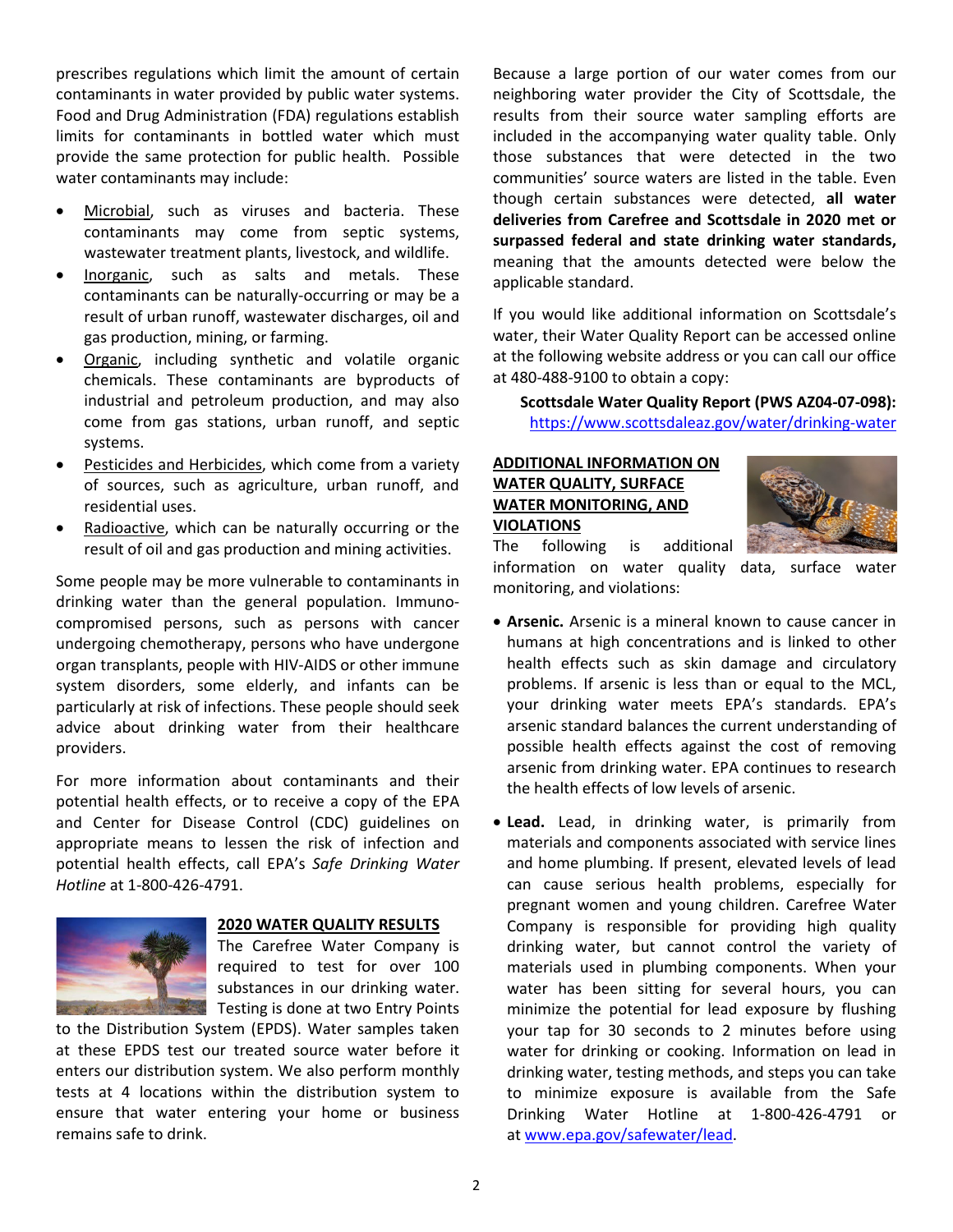- **Nitrate.** Nitrate in drinking water at levels above 10 ppm is a health risk for infants less than six months of age. High nitrate levels in drinking water can cause "blue baby syndrome." Nitrate levels may rise quickly for short periods of time because of rainfall or agricultural activity. If you are caring for an infant and detected nitrate levels are above 5 ppm, you should ask advice from your health care provider.
- **Violations**. No violations of Federal, State, or Local water quality standards occurred in the Carefree water system in 2020.



#### **SOURCE WATER ASSESSMENT PROGRAM**

In 2005, Carefree Water Company worked with ADEQ to finalize an assessment of the wells we use to

provide you drinking water. This assessment looks at the potential risks to our water sources, including their proximity to gas stations, landfills, dry cleaners, agricultural fields, and wastewater treatment plants. Based on the information currently available on the hydrogeologic settings of and the adjacent land uses that are in the specified proximity of the drinking water source(s) of this public water systems, the Arizona Department of Environmental Quality has given us a low risk designation for the degree to which this public water system drinking water source(s) are protected. A low risk designation indicates that most source water protection measures are either already implemented, or the hydrogeology is such that the source water protection measures will have little impact on protection. The complete assessment is available for Assessments and Protection can be obtained from ADEQ at [www.azdeq.gov/environ/water/dw/swap.html.](http://www.azdeq.gov/environ/water/dw/swap.html)



## **CONSERVATION… Let's Take It Outside!**

Where can you do the most good in your water conservation efforts? The overwhelming answer is OUTSIDE!!!

If you have outdoor landscape irrigation, up to 70% of your water can be used outdoors, and typically, almost 25% of your water use is wasted outside. Keep the following points in mind when addressing your outdoor water usage.

- Native desert plants, such as cacti, mesquite, palo verde, and ironwood trees, use far less water than non-native plants. Once established, most native plants don't require any supplemental water at all!
- Follow the seasons! Outdoor water use should fall off dramatically in winter with cooler temperatures and shorter days. Dial it up in summer to keep your plants from getting stressed.
- Tell your landscape professional that water conservation is important to you! All too often, landscapers will err on the side of caution and overwater, thinking that's what their clients want.

# Keeping anEyeOnWater

Imagine catching an irrigation leak early so there isn't a costly surprise at the end of the month! Our optional EyeOnWater program allows you to view your daily water usage. This service gives you direct and secure access to your water usage data through an easy-to-use website or smartphone/tablet app. Use our new EyeOnWater service to:

- View easy to understand graphs of your hourly, daily, and monthly water usage.
- Access your water usage data 24/7 anywhere you have internet or smartphone service!
- Gain a greater understanding of your water usage patterns.
- Control the amount of water you use.
- Establish text or e-mail ALERTS notifying you of potential water leaks.

The EyeOnWater service includes the installation of the monitoring and transmission hardware, plus 10-years of website access. The cost of this optional service for our residential customers is either a one-time payment of \$240.00 or 12 monthly payments of \$21.00. Please contact our office (480-488-9100 / [office@carefreewaterco.com\)](mailto:office@carefreewaterco.com) for more information or to have the sign up form emailed to you.